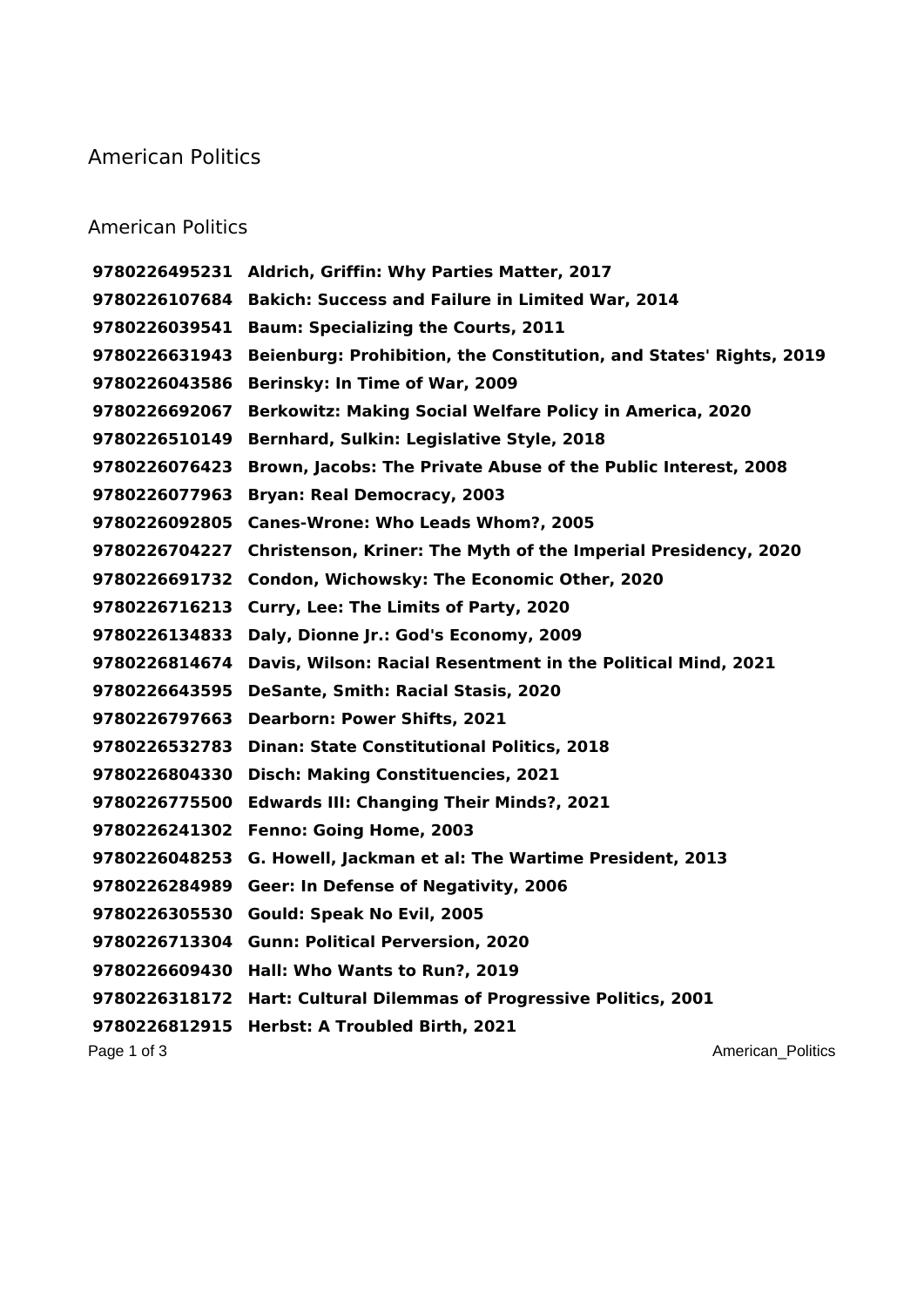**Jacobs, Cook et al: Talking Together, 2009 Jacobson: Presidents and Parties in the Public Mind, 2019 Jenkins, Peck: Congress and the First Civil Rights Era, 1861-1918, Jones, Theriault et al: The Great Broadening, 2019 Keck: The Most Activist Supreme Court in History, 2004 Kinder, Kam: Us Against Them, 2009 Kitrosser: Reclaiming Accountability, 2015 LaPira, Drutman et al: Congress Overwhelmed, 2020 Lee: Beyond Ideology, 2009 Lerman: Good Enough for Government Work, 2019 Levendusky: The Partisan Sort, 2009 Lomazoff: Reconstructing the National Bank Controversy, 2018 Marcus, Neuman et al: The Affect Effect, 2007 Margolis: From Politics to the Pews, 2018 Matsusaka: For the Many or the Few, 2004 McMahon: Reconsidering Roosevelt on Race, 2003 Merolla, Zechmeister: Democracy at Risk, 2009 Merriman: Conservative Innovators, 2019 Minta: No Longer Outsiders, 2021 Monroe, Roberts et al: Why Not Parties?, 2008 Mucciaroni: Same Sex, Different Politics, 2008 Oliver, Wood: Enchanted America, 2018 Oliver: The Paradoxes of Integration, 2010 Owens: God and Government in the Ghetto, 2007 Pacewicz: Partisans and Partners, 2016 Page, Bouton: The Foreign Policy Disconnect, 2006 Page, Seawright et al: Billionaires and Stealth Politics, 2018 Perrin: Citizen Speak, 2006 Potter: Bending the Rules, 2019 Primo, Milyo: Campaign Finance and American Democracy, 2020 Primo: Rules and Restraint, 2007**

Page 2 of 3 American\_Politics and  $\overline{P}$  and  $\overline{P}$  and  $\overline{P}$  and  $\overline{P}$  and  $\overline{P}$  and  $\overline{P}$  and  $\overline{P}$  and  $\overline{P}$  and  $\overline{P}$  and  $\overline{P}$  and  $\overline{P}$  and  $\overline{P}$  and  $\overline{P}$  and  $\overline{P}$  and  $\overline{P$